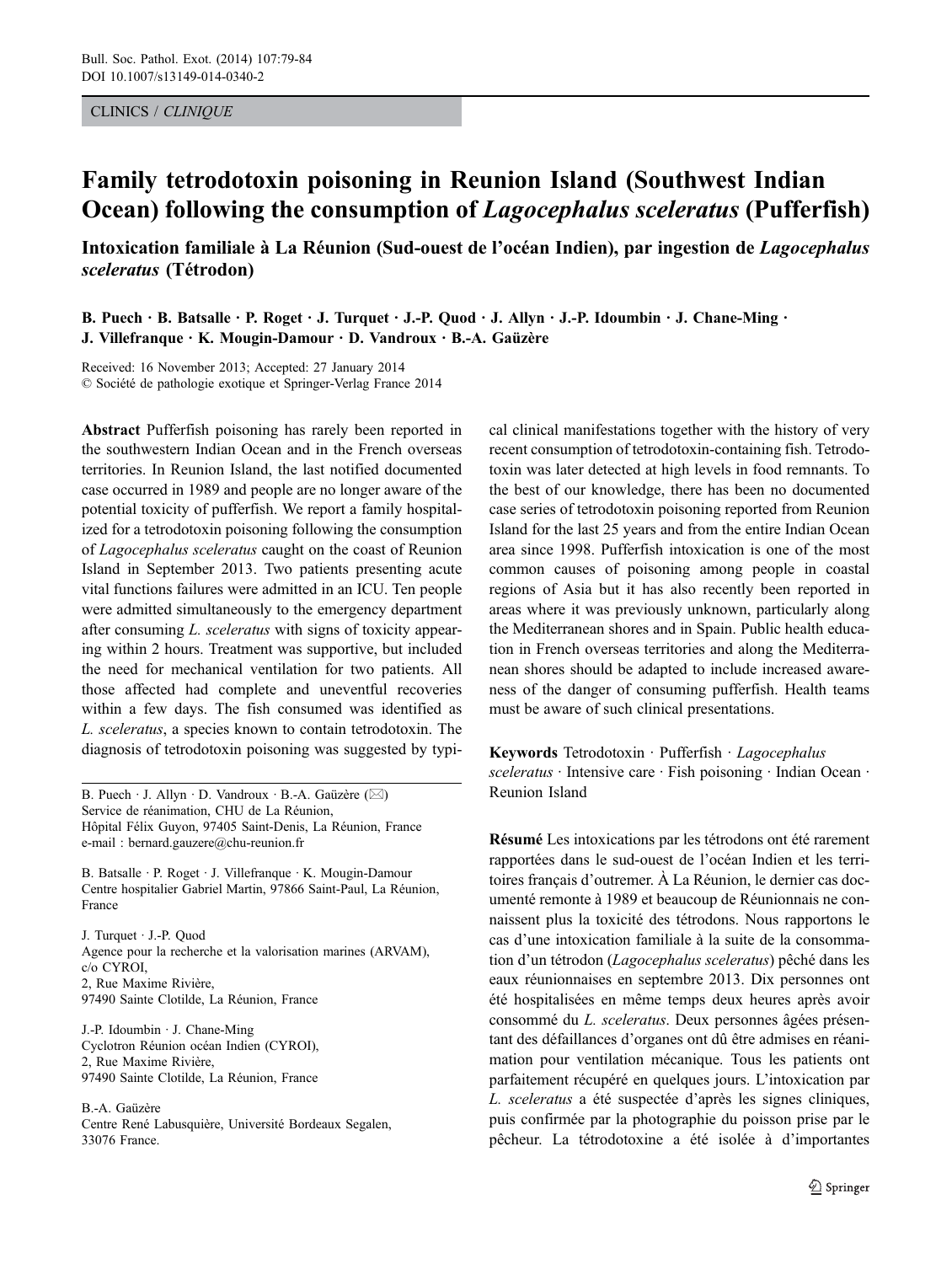concentrations dans les restes alimentaires. À notre connaissance, il n'y avait pas eu de cas documenté d'intoxication à la tétrodotoxine depuis 25 ans à La Réunion et depuis 1998 dans l'océan Indien. Ce type d'intoxication est fréquent en Asie, mais a également été récemment rapporté en Méditerranée (migration par le canal de Suez) et en Espagne, sur la côte Atlantique. L'information des populations et des personnels soignants de l'outremer français doit être renforcée, ainsi que dans les pays méditerranéens.

Mots clés Tétrodotoxine · Tétrodon · Lagocephalus sceleratus · Réanimation · Intoxication par les poisons · Océan Indien · La Réunion

## Context

Pufferfish poisoning has been rarely documented in the southwest Indian Ocean. In Reunion Island, a French overseas territory, the last case was reported in 1989 and the population is no longer aware of the toxicity of the pufferfish, locally known as "bouftangue" or "poisson ballon" (Fig. 1). Alternative names are: Giant Toadfish, Giant Toado, North-west Blowfish, Silver Pufferfish, Silver-checked Toadfish, Silver-stripe Pufferfish. The species can be recognised by the silver stripe along the sides of the body and the greenish coloured back with dark spots. The pufferfish are consumed in Japan [11] as well as their cousins Takifugu that are known in Europe under the general term of fugu.

# **Objectives**

We report a tetrodotoxin poisoning affecting an entire family following consumption of Lagocephalus sceleratus (Gme-

lin, 1789) caught along Reunion island coast, including two cases of acute respiratory failure.

## Case details

On the evening of September 10th, 2013, 6 adults and 4 children of the same family were admitted to the emergency room with various neurological, gastrointestinal, cardiac symptoms: peri-oral paraesthesia, weakness of both lower limbs, paraesthesia all over the body, headache, dyspnea, nausea and vomiting, blurring of vision, and vertigo. The medical history highlighted the ingestion of L. sceleratus as a curry – a typical cooked meal in Reunion Island – two hours prior to hospital admission. The prompt identification of the fish by attending doctors from photographs taken by the fisherman who caught the 4 kg fish at a depth of 70-80 meters (Fig. 2), off the city of Saint-Paul, enabled an immediate diagnosis and prompted symptomatic treatment.

Elderly people (the fisherman's father and mother) who had eaten liver, flesh and eggs of the fish required immediate ventilatory support for an ascending paralysis involving the limbs and the respiratory muscles and were transferred to our ICU.

Patient 1 (74-year-old man suffering from chronic obstructive bronchitis) presented with dysarthria, motor disturbances, myoclonus and a motor deficit that expanded rapidly requiring intubation and mechanical ventilation. Upon arrival in the ICU the patient had bradycardia (41 bpm), hypotension (60/38 mm Hg), nonreactive mydriasis, absent deep tendon reflexes and hypothermia (33.8°C). Hypotension was controlled with IV norepinephrin bitartrate (0.5 mg/hour over 20 hours). Bradychardia was controlled with small doses of atropine (1/2 mg IV, twice). Motor disturbances, mydriasis



Fig. 1 Lagocephalus sceleratus (Picture by Jean-Lou Justine, Muséum National d'Histoire Naturelle, France, http://www.fishbase.org). See more at: http://australianmuseum.net.au/Silver-Toadfish-Lagocephalus-sceleratus#sthash.4qT6Jqju.dpuf / Lagocephalus sceleratus (Photographie de Jean-Lou Justine, Muséum National d'Histoire Naturelle, France, http://www.fishbase.org). En voir plus sur : http://australianmuseum.net.au/Silver-Toadfish-Lagocephalus-sceleratus#sthash.4qT6Jqju.dpuf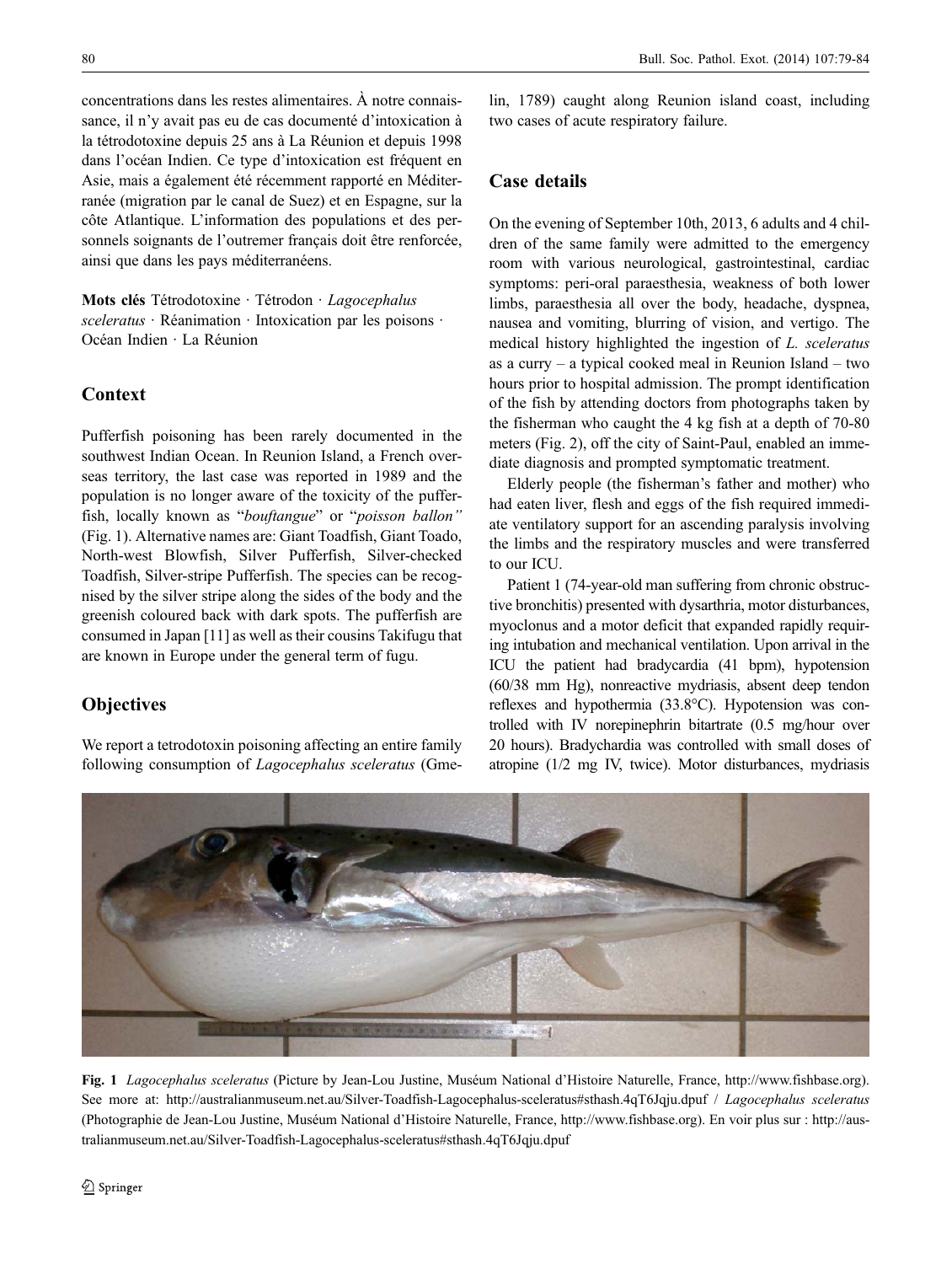

Fig. 2 The fisherman and the yet unidentified poisonous pufferfish / Le pêcheur et le tétrodon toxique encore méconnu

and bradychardia subsided within 24 hours, but hyporeflexia lasted 48 hours. The patient was weaned from mechanical ventilation 36 hours after admission and discharged from the ICU.

Patient 2 (68-year-old obese woman suffering hypertension and type 2 diabetes) rapidly developed tetraparesis and deep coma with a GCS of 3, requiring ventilatory support. Upon arrival at the ICU, blood pressure was 114/72 mmHg, pulse rate 57 bpm, body temperature 35,2°C. She had generalised hyporeflexia and bilateral nonreactive mydriasis that subsided within 24 hours. She was weaned from the mechanical ventilation within 24 hours and discharged from the ICU.

Both patients exhibited unexplained severe thrombocytopenia (patient 1: 56 G/L, patient 2: 75 G/L) with normal bone marrow examination results.

The other eight members of the family did not require any life support measures. Their specifications, clinical signs and outcomes are summarized in the table 1.

#### Biochemical studies

The remains of the cooked meal of the causative food poisoning were recovered and frozen until the assay carried out.

Muscle  $(30 \text{ g})$  and liver  $(20 \text{ g})$  were separately homogenized (UltraTurax) for 5 min with 3 volumes of 1% acetic acid in methanol and centrifuged (1.000 g, 20 min). The operation was repeated twice. The supernatants were combined, concentrated under reduced pressure at 45°C. Residues were dissolved in 1 volume of 1% acetic acid in water and kept at −20 ◦C until use. We have examined toxicity by the mouse assay for TTX. Lethal potency was expressed in mouse units (MU). One MU is equal to 0.178 g TTX, defined here as the amount of toxin required to kill 20 g of OF1 strain mice in 30 minutes after intraperitoneal injection.

Muscle and liver aliquots (50 μL) were diluted with 950 μL of 5mM ammonium formiate in methanol (50/50) and homogenised for 1 min using a vortex. Homogenised aliquots were directly infused in the electrospray source at a 10 μL/min flow rate with a syringe pump. A mass spectrometry was then performed using the 3200Q TRAP mass spectrometer (ABI-Sciex, Toronto, Canada) equipped with an electrospray ion (ESI) source on the positive-ion acquisition data mode. Ion source setting parameters were optimized as follows: temperature at 500°C, ion spray voltage at 5500V, curtain gas at 10 psi and ion source gas at 20 psi.

In order to get the best signal to noise, data acquisition was operated in positive enhanced product ion (EPI) in targeted ion mass at  $m/z$  320.0 Da, which corresponded to TTX (MH<sup>+</sup>). Declustering potential (DP) was at 65 V, Entrance potential (EP) and collision cell exit potential (CXP) were optimised at 8 V and 4 V respectively. Collision energy (CE) was performed at 45 eV with collision energy spray (CES) at 15 eV.

Mouse bioassay is used to identify an unknown toxin extract in comparison with a TTX-specific dose–death time relationship curve [9]. A series of test solutions are prepared by diluting the unknown toxin extract with 1% acetic acid. One ml of each test solution is intraperitoneally preliminary injected into a mouse. The solution that causes the death of the mice within 15 minutes was selected and injected a lot of 3 mice to determine the toxicity. After injection with extracts, the mice show the characteristic signs and symptoms, like uncoordinated movement, rapid breathing difficulties, convulsion, and jumping, followed by respiratory failure.

Toxicity of the liver and flesh were 95 MU/g (equivalent to 17 μg/g of TTX) and 5 MU/g (equivalent to 5 μg/g of TTX) respectively. The analysis (Figs. 3, 4) confirmed the presence of TTX.

Accordingly to intensities obtained for the two samples using EPI acquisition, TTX concentration is greater in the liver approximately 5 times more than in the muscle.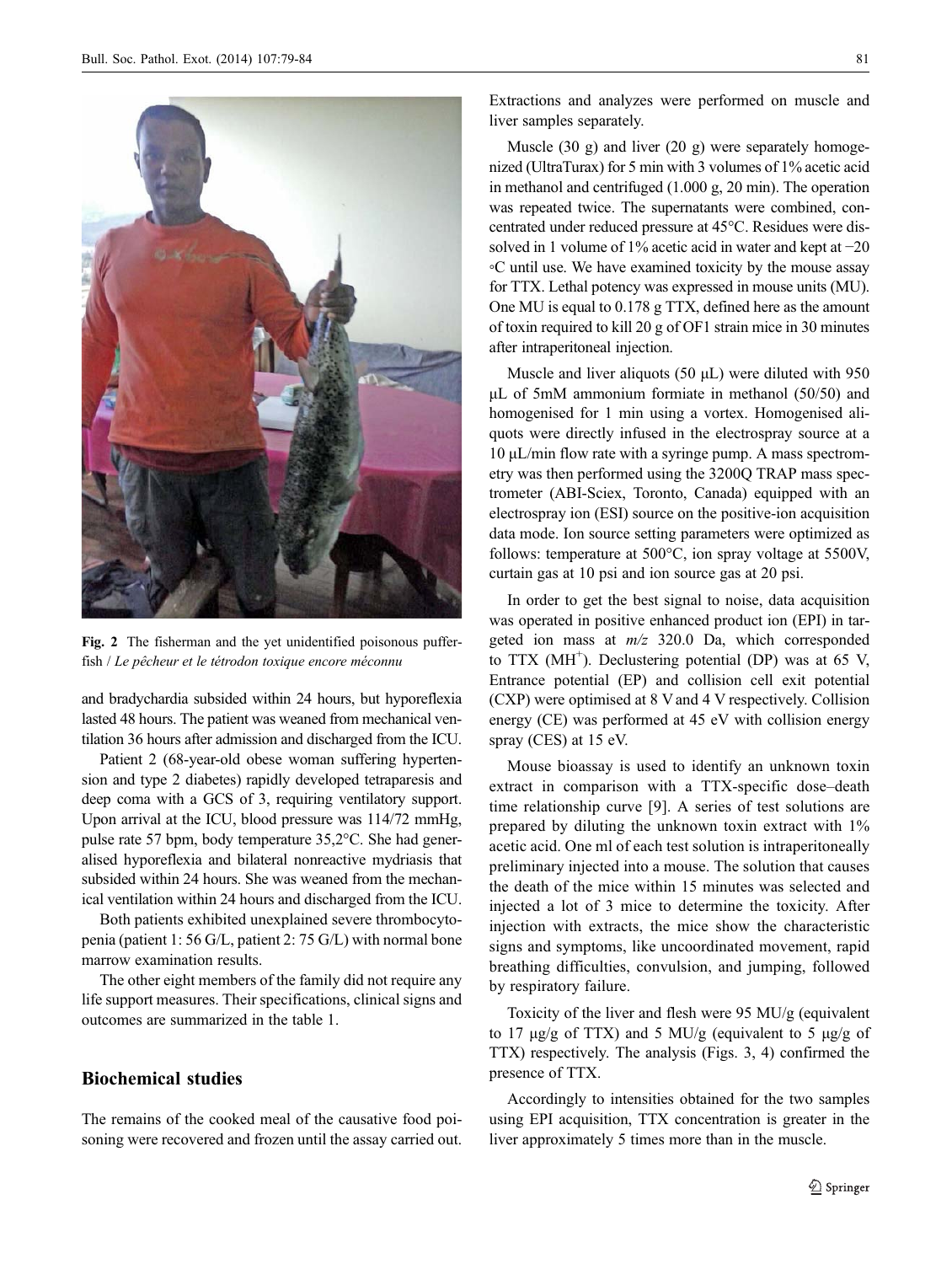| cliniques et devenir des 8 patients non admis en service de réanimation. |                                                  |                                                    |                       |                             |                    |                                                      |                      |                      |
|--------------------------------------------------------------------------|--------------------------------------------------|----------------------------------------------------|-----------------------|-----------------------------|--------------------|------------------------------------------------------|----------------------|----------------------|
| Patient                                                                  | 3                                                | 4                                                  | 5                     | 6                           | $\overline{7}$     | 8                                                    | 9                    | 10                   |
| Sex                                                                      | M                                                | M                                                  | M                     | M                           | M                  | M                                                    | F                    | M                    |
| Age (year)                                                               | 49                                               | 46                                                 | 36                    | 23                          | 13                 | 10                                                   | 9                    | 10                   |
| Initial clinical<br>signs                                                | Nausea,<br>mouth<br>and distal<br>paresthesia    | Mouth<br>paresthesia,<br>limbs gait<br>disturbance | Mouth<br>paresthesia, | Right thigh<br>paresthesia, | None               | Nausea, generalised<br>pruritus without skin<br>rash | None                 | None                 |
| Pulse                                                                    | 63                                               | 72                                                 | 73                    | 84                          | 75                 | 65                                                   | 65                   | 86                   |
| (beats/mn)                                                               |                                                  |                                                    |                       |                             |                    |                                                      |                      |                      |
| Blood<br>pressure<br>(mmHg)                                              | 130/81                                           | 145/100                                            | 145/106               | 131/85                      | 138/95             | 132/71                                               | 100/75               | 99/74                |
| Secondary                                                                | H8: kinetic                                      | H8: kinetic                                        | H8:no                 | None                        | None               | None                                                 | None                 | None                 |
| clinical signs                                                           | and static<br>cerebellar<br>syndrome,<br>vertigo | and static<br>cerebellar<br>syndrome,<br>vertigo   | signs                 |                             |                    |                                                      |                      |                      |
| Treatment                                                                | None                                             | None                                               | None                  | None                        | None               | None                                                 | None                 | None                 |
| Outcome                                                                  | Medical ward                                     | Medical ward                                       | Emergency<br>room     | Home at H<br>10             | Paediatric<br>ward | Paediatric ward                                      | Paedia-<br>tric ward | Paedia-<br>tric ward |
| Duration of<br>hospitalization                                           | 5 days                                           | 5 days                                             | 10 hours              | 10 hours                    | 18 hours           | 36 hours                                             | 18 hours             | 18 hours             |
| Eaten part                                                               | Flesh, liver+                                    | Flesh, liver $++$ ,                                | Flesh:                | Flesh:                      | Flesh:             | Flesh: 4 mouthfuls                                   | Flesh:               | Flesh:               |
| of the fish                                                              | $+$ , eggs $+$                                   | $eggs+$                                            | 2 mouth-<br>fuls      | 2 mouthfuls                 | 1 mouth-<br>ful    |                                                      | 1 mouth-<br>ful      | 2 mouth-<br>fuls     |

Tableau 1 Specifications, clinical signs and outcomes of the 8 patients not admitted in the intensive ward / Caractéristiques, signes cliniques et devenir des 8 patients non admis en service de réanimation.



Fig. 3 Fragmentation ion profile in LC–MS/MS system on EPI of (A) muscle and (B) liver of L. sceleratus cooked / Profil de la fragmentation ionique dans le système LC–MS/MS sur EPI du (A) muscle et (B) du foie des restes cuisinés de L. sceleratus



Fig. 4 Presence of TTX (MH<sup>+</sup>,  $m/z$  320 Da) in the two aliquots (tissue and liver) with specific selected ions  $m/z$  162, 256 and 302 corresponding to the ions of TTX fragmentation / Présence de TTX (MH<sup>+</sup>, m/z 320 Da) dans deux aliquots (chair et foie) avec des ions spécifiques m/z 162, 256 et 302 correspondant aux ions de la fragmentation de TTX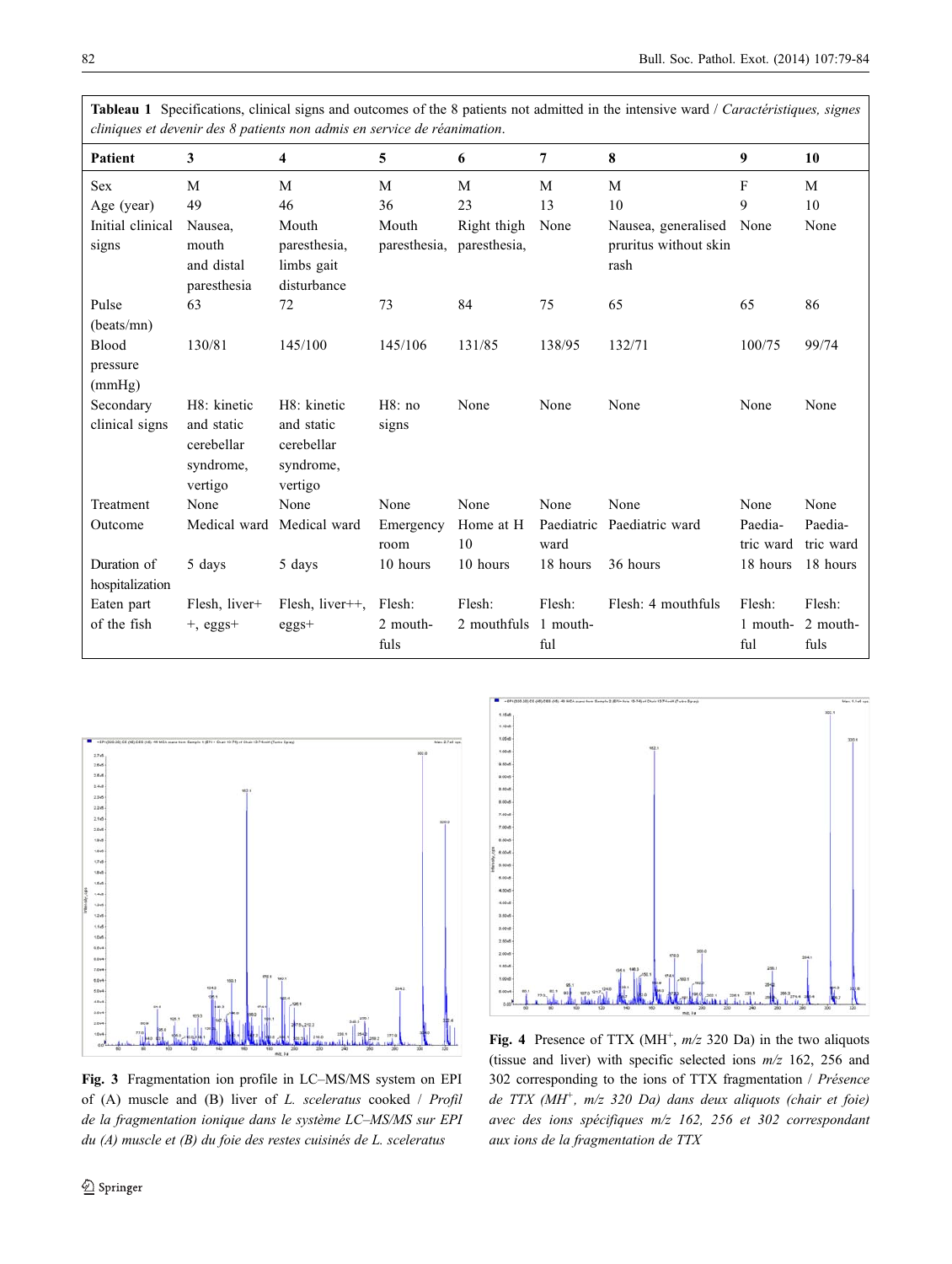### **Discussion**

TTX and its derivatives are known to be produced not by the fish themselves but by bacteria in which they are detected by HPLC analysis [18].

The scarcity of reported local cases of puffer toxicity led to this collective fish poisoning. Moreover, the type of local food preparation "carri" eased the dissemination of the toxin by mixing different parts of the fish: normally the fish is peeled, cut into steaks, keeping the head and tail, fried in a little oil. Onion, garlic, ginger and tomatoes are added and a glass of water is poured on the mixture that is brought to the boil. In the case presented, the fish was cooked with the skin and liver.

Local people do not seem to be aware of the current European Union legislative requirements that ban poisonous fish of the family Tetraodontidae and products derived from them from the European markets, including Reunion Island.

Questioning of relatives revealed that the severity of the clinical presentation was linked to the quantity of fish ingested and to the parts of the fish eaten. With respect due to their position within the family as grandparents, the two most severe cases had enjoyed the liver, flesh and eggs.

In humans, tetrodotoxin (TTX) inhibits voltage-gated sodium channels in a highly potent and selective manner without effects on any other receptor or ion channel systems. Recently, TTX-resistant sodium channels have been discovered in the nervous system and received much attention because of their role in pain sensation [14].

In fatal cases, the death results from respiratory arrest. Patients should survive if they arrive at a well-equipped hospital, conscious and prior to the respiratory arrest. A high mortality is reported in countries were a rapid admission in an ICU is not warranted, like in Bangladesh [12]. To our knowledge, thrombocytopenia has never been reported.

There is currently no effective antidote to tetrodotoxin poisoning. Treatment is entirely supportive and symptomatic. That is including mechanical ventilation or inotropic support in most severe cases. Some advocated treatments [9] : cholinesterase inhibitors, naloxone, activated charcoal, gastric lavage with sodium bicarbonate, antihistamines and steroids are nowadays losing favour in the treatment of most acute poisoning because of their side effects or because of the lack of proven benefit.

Our patients were not treated with cholinesterase inhibitors [7] for rapid reversal of TTX toxicity, as mechanical ventilation was immediately available.

Pufferfish intoxication is one of the most common causes of poisoning among people in coastal regions of Asia. However, several cases of poisoning have been recently reported in areas where it was previously unknown, particularly along the Mediterranean shores: Lebanon [2], Israel [5],

Greece [13], Turkey [4], Marocco [1]. This appears to be the result of migration of the Lessepsian migrant pufferfish L. sceleratus through the Suez Channel. Furthermore, Europe is not anymore spared, since smooth puffer Lagocephalus laevigatus was reported from Galician waters (Northwest Spain) with three considered mechanisms of introduction: natural displacement, the aquarist trade and transport in ballast water [3]. The first European case was recently reported in Spain in a patient who ingested a trumpet shellfish (Charonia lampas lampa) caught along the Portuguese coast (Atlantic ocean), that also contains tetrodotoxin [8].

In French Guiana, another French overseas territories, TTX poisoning cases have been reported in 1992 and in 2010 [10,17].

In the Indian Ocean, a fatal case was reported in a Zanzibari fisherman in 1967 [6]. Four cases with one death were reported in Nosy Bé (Madagascar) in 1998 [16]. In Reunion Island, pufferfish poisoning cases have been reported in the past [15]: in 1959, one person died and twelve survived following the ingestion of L. sceleratus; in 1972, two children died and five persons survived following the ingestion of L. sceleratus; in 1980 two survived and in 1989, a woman survived. Since then, no case was reported.

# Conclusion

Health information campaigns should make the public more aware of the potential risk of consuming pufferfish, in the French overseas territories, as well as along the Mediterranean countries. Emergency and ICU practioners must be aware of such clinical presentations that require a prompt supportive treatment.

#### Ethical statement

All human and animal studies have been approved by the appropriate ethics committee and have therefore been performed in accordance with the ethical standards laid down in the 1964 Declaration of Helsinki and its later amendments. All study participants gave verbal informed consent for participation in this investigation and publication of the photograph of the fisherman.

Acknowledgments to Brian Doberstyn for his translation skills and to the unfortunate family for the picture.

Declaration of interest : On behalf of all authors, the corresponding author states that there is no conflict of interest.